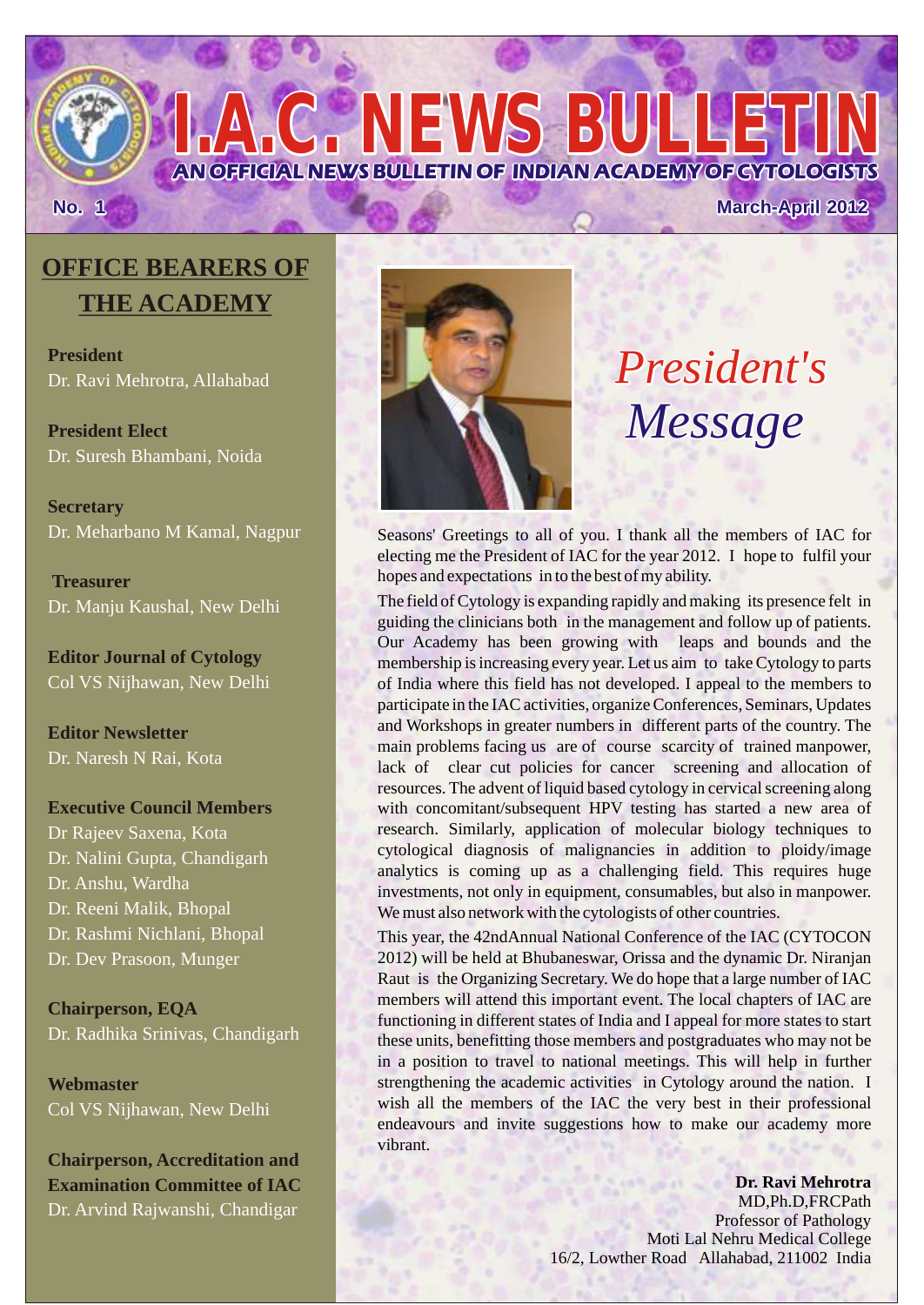

.

*This one appeared in Space and Time Magazine #100, illustrating Mary San Giovanni's story, "The Eleventh Hour Syndrome".*

## **THE 11th HOUR SYNDROME**

Getting up late in the morning & rushing to Medical College on Bicycle for morning classes- I would prioritize the essential tasks as Tea>Toilet-Bath>Shave>Milk>Breakfast depending on time available. Very rarely I would do all. My Professor in Pathology named me "the 11th Hour man" as I would finish the task hurriedly just before the deadline. In fact I got married also in the 11th hour of my extended adolescence i.e, at the age of 31 year.

In Saudi Arab, my Hospital Director once told me : It is better to catch a problem before it becomes too large- underlining the importance of decision making in administration. On my procastinating the sending of work/series for publication, my Professor told me- "justice delayed is justice denied". I realized it when the work I intended to publish in 1995- got published in Acta Cytologica by another writer 10 years later. Through out my personal, domestic, creative & professional life I would struggle to meet the deadlines.

Multi-tasking syndrome & 11th hour syndrome are probably linked. A multi-tasker has several deadlines to meet & these deadlines are met preference wise in each one's 11th hour after an all night jam-session. That is what I am doing just now at 12 midnight, writing this Editorial in the end. Procrastination manifests itself within every aspect of our life. We wait until the last minute to do festival shopping. We put off seeing the dentist, depositing Electricity bill or LIC premium or filing our taxes. I'll start tomorrow. I'll take the time to learn a foreign language, to learn how to play an instrument, to practice this song on Karaoke. There's a growing list of books I will read one day, piles of Movies I will watch someday, Concepts I will bring on earth, ideas I will implement. I would start doing regular work up before my 3 coronaries are blocked, insulin resistance develops, belly grows further & Knees become osteoarthritic. The un-accomlished tasks..., the un-fulfilled passions...!

Cancer awareness can least do one thing. It would stop the sufferers to procastinate medical consultation. Most of rural & some urban people report when Cancer is already metastatized widely. They would stop smoking when Small Cell Carcinoma is already in Liver. The 11th hour syndrome is dangerous in Medicine too.

Let us not reverse what Saint Kabir says :

काल करे सो आज कर आज करे सो अब पल में परलय होएगी वहूरी करोगे कब

**Editorial Office: Dr. Naresh N. Rai Professor & Head, Department of Pathology Govt. Medical College, KOTA** I/3, Medical College Campus, Rangbari Road, Kota Tel. (R): 0744-2471170, (M)- 094141-86970 Email: drnareshrai@yahoo.co.uk

## *Secretary's Message*



Dear members,

The 41<sup>st</sup> Conference of IAC held at Dharwad will be remembered for years to come. The ambience was so conducive to learning and teaching, the hospitality was smooth and impressive and the hands on workshop on 'Cell Block Technique' was like an icing on the cake. We returned home with full academic satisfaction and those who opted for sight seeing were equally delighted. Thanks to Dr. U. S. Dinesh and his efficient and flawless team for setting high standards of organizing a National Conference.

The return of stalwarts, one as a soul and the other as a whole & sole cytologist, amongst academy members was another milestone of this conference. The first **Dr. Subhask Kumari Gupta memorial lecture** was 'the' sentimental moment of the conference. The crisp talk full of precision by Dr. Kusum Verma marked a niche for both, those who have thrived for cytology and those who will continue to do so even under the threat of microbiopsies .

We pathologists as cytologists have a vital role in helping out in diagnosing the disease, through accuracy and authenticity of investigations, further which provides the greatest guide for the clinicians for the treatment. Other scientific bodies may approve or disapprove of new developments in our field. But we as researchers need to innovate on every new discovery or invention in our subject. This will help us all to build scientific temper in our respective zones and go to higher levels of self development. Friends the only way you can learn more is to teach more. So start preparing from today for a teaching session through your research presentations at the forth coming conference at Bhubhaneshwar.

I also request members to send me, round the year, details of any academic activities that they hold in their respective regions so that we can publish them in our news letter. I wish you all a year full of learning and research activities.

> *Dr. Meherbano Mustafa Kamal. MD. PhD. Associate Professor, Hon. Secretary, Indian Academy of Cytologists, Department of Pathology, Government Medical Collage, Nagpur, 4400 22( Maharashtra) India. Mo:09850489754, 0712-2226952*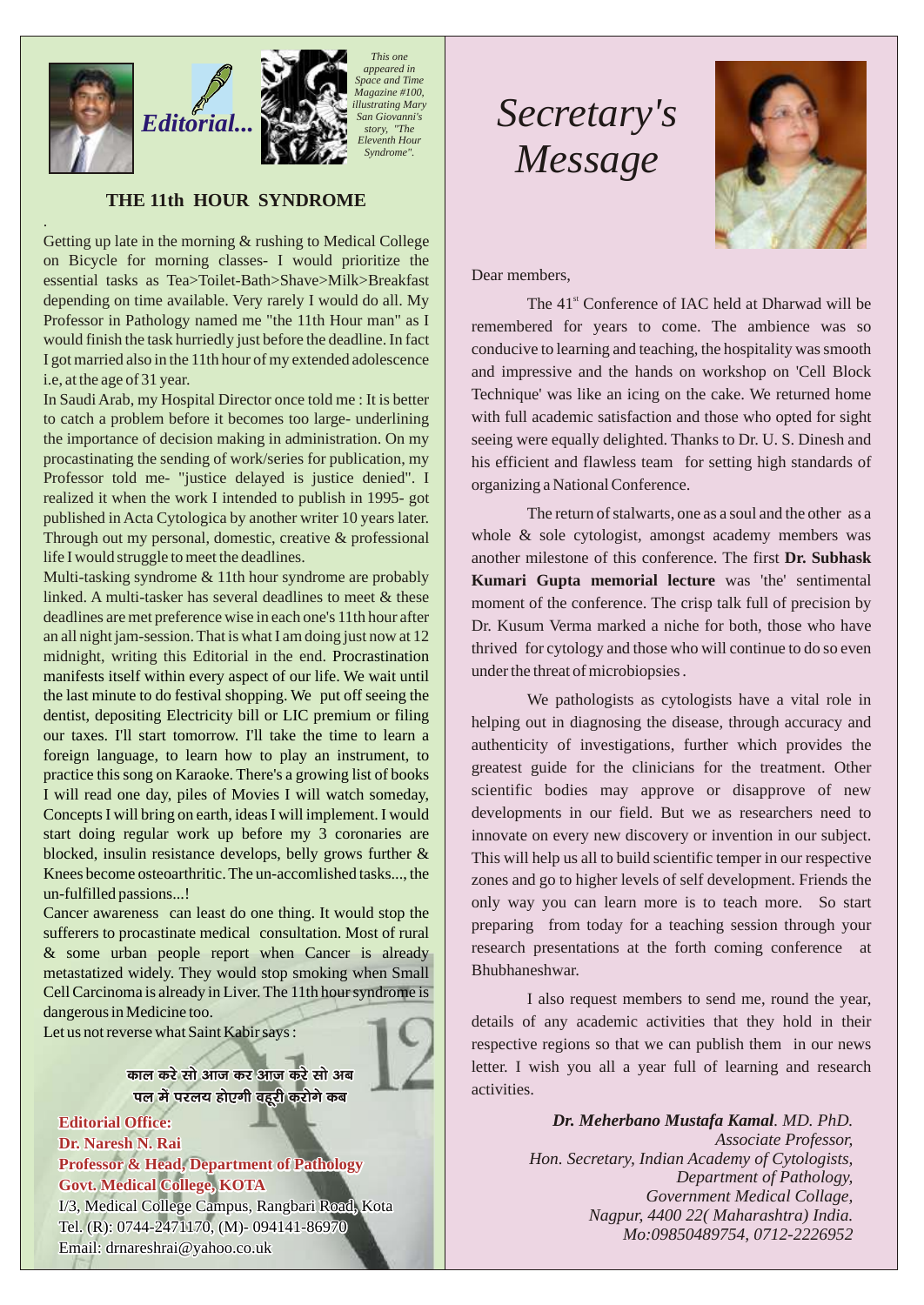## *Acknowledgment*

The Executive body and the members of the IAC are extremely thankful for the generous contribution of an amount of Rs. 50,000 / donated by **'The Organising Committee of Kolkata Conference - Cytocon-2010'** to the corpus fund of IAC. It is the **second highest**  amount donated till date and the organizers of this conference chiefly Dr. Rajat Mukherjee and Dr. Asitava Mondal will always be revered for this handsome contribution .



## **IAC Election 2012**

#### Nominations on plain typed sheets are invited in the format given below for the following posts with Bio data, and sent to the **Secretary IAC. Electronic submissions are not accepted.**

**President Elect :** 1 post (One year tenure - 2013)

**Honorary Secretary** : 1 Post ( Three years Tenure 2013-15)

**Editor News Letter** : 1 Post ( Three years Tenure 2013-15)

**Executive Committee Member:** 1 posts (Three years Tenure 2013- 15)

#### **ELIGIBILITY CRITERIA:**

**President Elect**: i) Should be an active member of IAC for 10 years with no dues. ii) Served as an executive member for at least one term of 3 years.

iii) Should have attended three/more GBM in the last 5 years.

#### **Secretary & Editor IAC Bulletin**

i) Should be an active member of IAC with no dues for five years.

ii) Served in the executive committee for at least one term.

iii) Attended three or more general body meetings in the last five years.

#### **Executive Committee Members**

i) Should be an active member of IAC for 5 years with no dues. ii) Should have attended three or more GBM in the last 5 years.

#### **TIME TABLE FOR IAC ELECTION**

Receipt of nominations **:** 15. 7.12

Information to contestants for the same post by / before : 31. 7.12 Withdrawal of nomination : 14. 8.12

Dispatch of ballot papers on / before : 1. 9. 12

Return of ballot papers by : 15.10.12

Scrutiny and counting : 20.10.12

#### **Declaration of results:**

At the time of Executive Meeting & GB Meeting during 42nd Annual Conference of IAC at Bhubaneswar - 2012 (30th November & 1st December 2012)

### **NOMINATIONS FOR ELECTION OF I.A.C. OFFICE BEARERS**

**Bio-data of candidate:**  It should be under the following headings:

- 1. Name of the candidate :
- 2. Duration & type of membership :
- 3. Contribution to IAC :
- 4. Contribution in the field of Cytology :
- 5. Address for Correspondence (off & res):
- 6. Telephone No : Off. Res. Fax.
- 7. Email address
- 8. Number of GBM of IAC attended in past 5 years:

**Date :** Signature of Candidate

#### **Format of Nomination Paper**

I propose the name of Dr……………………… IAC membership No.……… for the post ……………………..…of IAC executive body

#### **Name, Signature of the Proposer**………........................... IAC membership No………………………......................... I, Dr………………………....…second the above proposal

## **Name, Signature of the Candidate**………........................

**Important:**  IAC membership No………..............................……...........

i) No nominations without signatures will be accepted. All nominations received electronically will be rejected. **ii)**  iii)One Person can file nomination for one post only.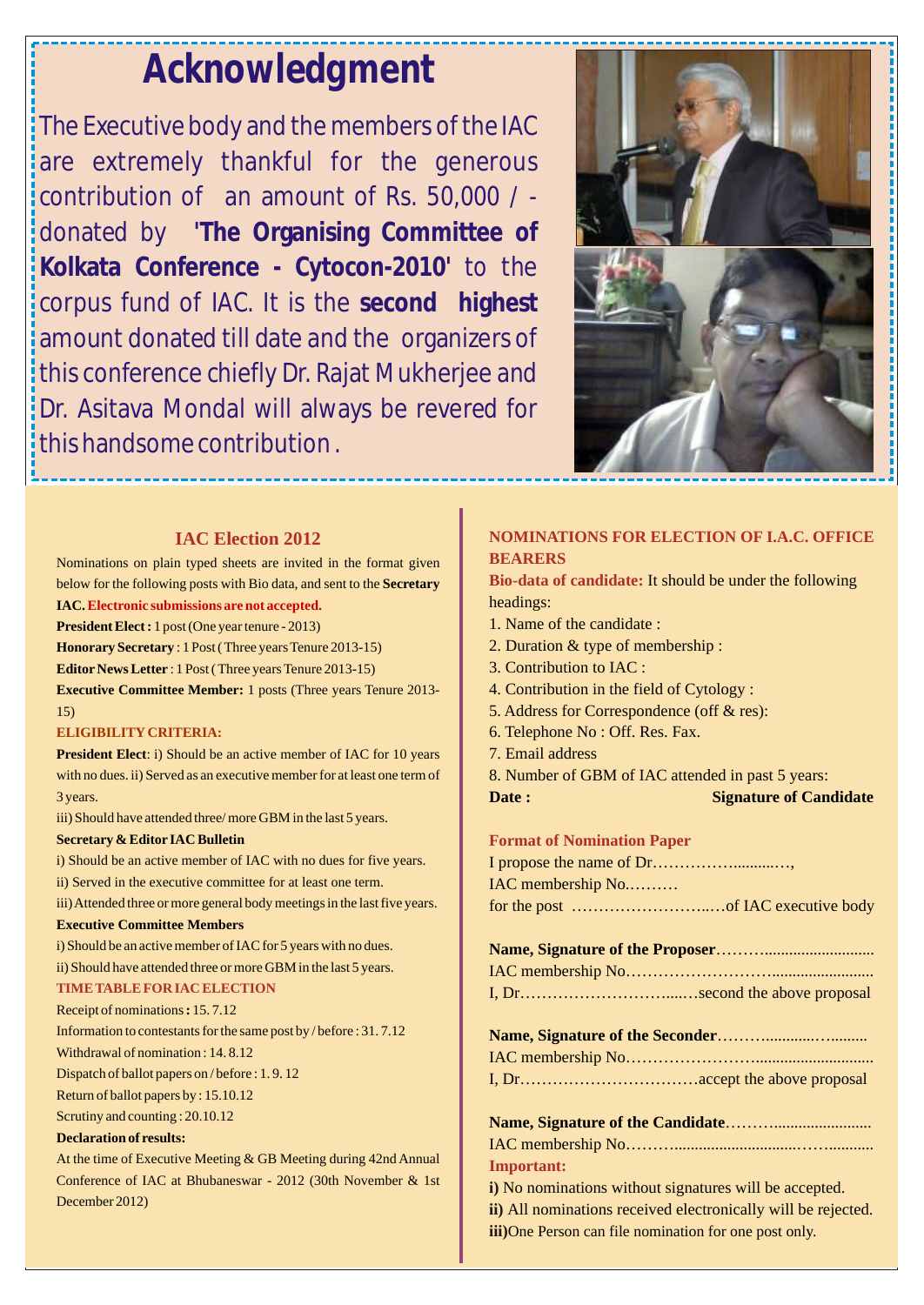## **FORTHCOMING EVENTS:**

## **CYTOPATH 2012 - SINGAPORE**

Cytopathology Workshop organized by the Deptt. of Pathology, Yong Loo Lin School of Medicine, National University of Singapore (NUS) National University Hospital (NUH), National University Health System (NUHS) 8th to 10th June 2012, in

Auditorium & Seminar Room NUHS Tower Block, Level 1 1E Kent Ridge Road, Singapore 119228

Guest Speaker - Ritu Nayar, MD.; Professor of Pathology Director, Cytopathology, Northwestern University, Chicago, USA Co-editor: The Bethesda System for Reporting Cervical Cytopathology & Contributor: The Bethesda System for Reporting Thyroid Cytopathology

Contact : Puja Sakhuja, Professor, Pathology; Govind Ballabh Pant Hospital, Maulana Azad Medical College, New Delhi-110002

#### **INTERNATIONAL CME IN PATHOLOGY HISTOPATHOLOGYAND CYTOPATHOLOGY**

Organised by : Indian Academy of Cytologists, EFCS (European Federation of Cytology Societies) and IAC (International Academy of Cytology); 7th, 8th and 9th February 2013 in Goa Med. College. Contact :Dr. RGW Pinto; Professor and Head, Pathology Department Goa MEDICAL College, Bambolim, Goa.

Faculty includes Dr. Carlos Bedrossian (U.S.A), Dr. Syed Ali (U.S.A),Dr. L. Bonito (Italy), Dr. Bernard Majak (Norway), Dr. Anil Amin (Norway) & Dr. N.A. Jambhekar (India). Topics to be covered are Mesothelioma, Lung Cancer (Small Cyto Histological Samples), GIST, FNAC of Thyroid, FNAC of Pancreas, FNAC of Salivary glands, Breast Cytopathology, Gynec Cytology, Urinary Pathology, Ascites, Pleural Fluid, Skin Scrapping's, Bone Tumors. A Free Oral Papers & Posters session will also be held.

#### **"INDO-US INTERNATIONAL CME IN HISTOPATHOLOGY, CYTOLOGY, HEMATOLOGY AND MOLECULAR PATHOLOGY"**

1-3 February, 2013; Department of Pathology, JIPMER, Puducherry. Organising secretary: Dr. Surendra Kumar Verma, Head of pathology ; E-mail: intcme2013@gmail.com

## **INTERNATIONAL CME ON CYTOPATHOLOGY & HISTOPATHOLOGY**

Organized by the Department of Pathology, Chittagong Medical College, & Bangladesh Academy of Pathology, Bangladesh; on 20, 21 October 2012.

Faculty includes Dr. R. G. W. Pinto, Dr. Asitava Mondal & Dr. K.K. Prasad (India); Dr. Shahid Parvez (Pakistan); Dr. Tarek AL Naser & Dr. Mohammad Kamal (Bangladesh). Topics to be covered are CT guided FNAC of Mediastinal Masses, Testicular Tumors, Mesenchymal Growth, CNS Tumors, G.I.T. Path, I.H.C. workshop, Predictive Histopathology, Congemtal anomalies in newbornEosinophilicOesophagitis . Quiz & Free Paper Session will also be organized.

**Contact:** Dr. Mohammad Zillur Rahman Assoc Prof of Pathology & Head Department of Pathology. Chittagong Medical College . **E-Mail:** drzillur@gmail.com



## **24th ANNUAL ADVANCES IN CYTOLOGY**

**June 10 - 14, 2012,** *at the* **The Fairmont Copley Plaza, Boston**

*Course Directors:* **Edmund S. Cibas, MD and Jeffrey F. Krane, MD, PhD** *of the* **Brigham and Women's Hospital, Department of Pathology.** 

**REGISTRATION INFORMATION:** Registration by credit card (VISA or MasterCard) can be made at: **www.cme.hms.harvard.edu/courses/cytology**

Registration by check (draft on a United States bank), please make payable to Harvard Medical School and mail with registration form to **Harvard Medical School-Department of Continuing Education, P.O. Box 825, Boston, MA 02117-0825. INQUIRIES:** By phone 617-384-8600, Monday-Friday, 10 AM to 4 PM (EST) or by email at: hms-cme@hms.harvard.edu.

**ONLINE INFORMATION:** To register or view course information online, visit: **www.cme.hms.harvard.edu/courses/cytology.**

#### **HISTOPATHOLOGY & CYTOLOGY COMPREHENSIVE WORKSHOP**

#### **DATE: 30- 31 March 2012**

**VENUE: Allama Iqbal Medical College Lahore & Shaukat Khanum Cancer Hospital and Research Center Lahore.**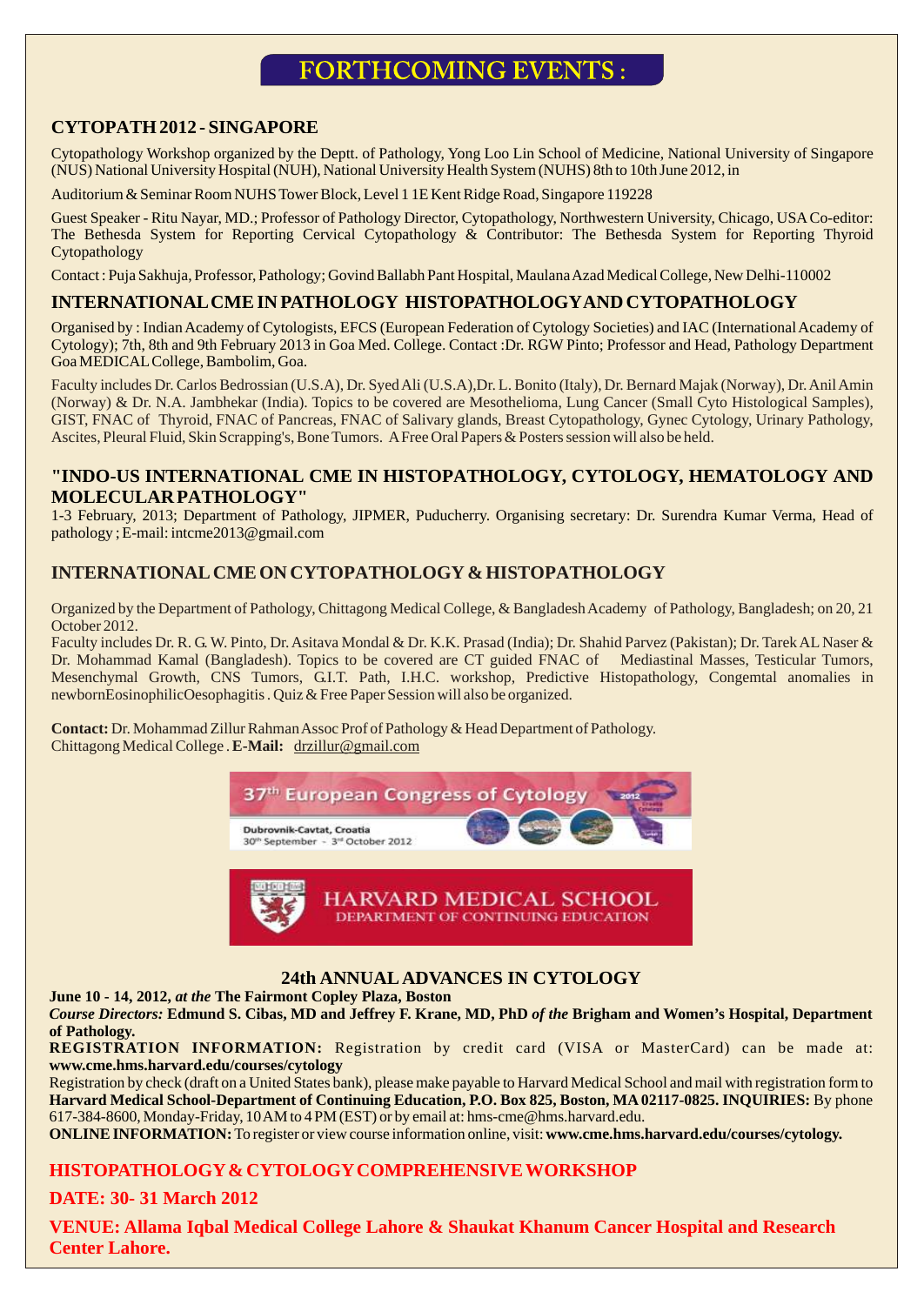





The 41<sup>st</sup> Annual Conference of Indian Academy of Cytologists **was conducted by the Dept of Pathology, SDM College of th Medical Sciences & Hospital, Dharwad(Karnataka) from 10 November 2011 to 13th November 2011. Dr Colonel U S Dinesh was the Organising Secretary. The total delegates attending the Conference were 450.**

On first day 10 Nov 2011 CME " Demystifying Gray Zones in FNAC" was moderated by Prof. S. V. Kane, TMH Mumbai with the various topics as follows:

The **Spectrum of the "Gray Zone" in Breast Cytology** by **Dr M. M. Kamal**, GMC, Nagpur. Common Gray Zones in the FNAC of the Thyroid by Prof. S. V. Kane, TMH Mumbai, FNAC of Retroperitoneal Masses by Prof. Jose Schalper, Chile, Vice president IAC, FNAC of the Liver Lesions: Spectrum and Problems by Dr Mukta Ramadwar, TMH, Mumbai.

This was followed in the afternoon by an interesting slide seminar on various lesions by Prof. Lakshmi Rao, KMC, Manipal, Prof. Leena P. Naik, Seth GSMC, Mumbai, Dr. Kusum Jashnani, BHL Nair CH Hospital Mumbai and Dr. Col. Reena Bharadwaj, Delhi

This was followed by the CYTOCON 2011 CONFERENCE INAUGURATION by none other than Dr N. Chaturvedi, one of our own past Presidents Before the inauguration the Office bearers and the Chief Guest were led to the stage in a traditional way with pomp and gaiety. The Scientific Exhibition was also inaugurated and later there was a wonderful entertainment of traditional Bharathanatyam and skits and songs followed by the Inaugural Dinner.

11th Nov 2011-Day 1 Conference started with P. N. Wahi Oration by Dr. R. F. Chinoy, Mumbai. The IAC Academy Oration on Intraoperative Cytology was delivered by Dr. Jose Schalper, Chile, Vice President IAC. Dr. N. Jayaram delivered a Guest Lecture on Quality Improvement in Cytopathology.

The Award Paper Sessions for both the Nalini Bai Thakkar Award and the Jwala Devi Award were held in the morning.

The IAC General Body Meeting was followed by Fun and Frolic filled Banquet held on the serene lawns of the Cotton County Club, Hubli

On 12th Nov 2011-Day 2 Conference started with the much awaited Earnest Fernandes Award (Slide Seminar Session) by Dr. Aruna K. Prayaga, NIMS, Hyderabad . It was very interesting and evinced lot of discussions. This was followed by the first **Dr. Subhas Kumari Gupta Memorial Lecture** delivered by **Dr Kusum Verma**, Sir Ganga Ram Hospital New Delhi titled "FNAC-A journey from palpable lumps to endoscopic guided procedures".

This was followed by Symposium on "How can we train our cytopathologists better?" Moderated by Dr Anshu, MGIMS, SevagramWith the various topics as "Training in cytopathology:The international perspective" by Dr. Jose Schalper, "Training in cytopathology: The Indian scenario"by Dr. Anshu. MGIMS, Sevagram, "Best practices in cytopathology training" by Dr. Arvind Rajwanshi. PGIMER, Chandigarh and "The transition from resident to practitioner: Gaps in cytopathology training" by Dr. Sanjay A. Pai. Columbia Asia Hospital, B'lore. The discussions were than aptly summed up by the moderator Dr. Anshu.

A pre lunch talk on " Advantages of Liquid Based Cytology" was by Dr P.S. Vignesh of Hologic who were the main sponsors of the conference.

Dr Radhika S. PGIMER, Chandigarh presented the EQA Program.

The afternoon sessions had Guest Lecture: Urinary Cytology A practical approach" by Dr. Bryan Knight, Australia followed By another Guest Lecture: FNAC of Soft tissue lesions by Dr. Henryk A Domanski, Sweden.

During the Conference a total of 32 Free Papers and 132 posters were put up. The valedictory function was held in the evening when the prizes were presented to the various winners. Dr Manjula Jain handed over the charge of President to Dr Ravi Mehrotra of Allahabad

On 13 November 2011 there were two parallel workshops. The first was the **Workshop on Cell Block in Diagnostic Cytology**  Moderated Prof. Col U S Dinesh, SDMCMSH, Dharwad.

Prof. U.S Dinesh. SDMCMS&H Dharwad introduced the Symposium & also gave concluding remarks. Other Speakers were: Prof. Bryan Knight, Australia; Prof. Hilda Fernandes, FMMC, Mangalore, Dr. Henryk Domanski. Sweden, Prof. Arvind Rajwanshi. PGIMER, Chandigarh & Prof. Venkateswaran K. Iyer. AIIMS, NewDelhi

The other Workshop was on **Cervical Cytology** moderated by **Prof. Lakshmi Rao, KMC Manipal University.**

**Other speakers were:** Prof. Lakshmi Rao, KMC Manipal, Dr.Padmaja Kulkarni, SDMCMSH, Dharwad, Prof. Manna Valiathan, KMC, Manipal, Prof. Lakshmi Rao, KMC, Manipal, Prof. Jayasree, RCC Trivandrum & Prof. Chatura K R, JJMMC, Davangere. Concluding remarks was given by Prof. Lakshmi Rao.

Both the workshops were followed by a Post Lunch Slide viewing sessions.

A Demonstration of Thin Prep 2000 processor by Dr. Parag Ratnakar from Hologic Inc was also held.

> **Dr. Meherbano Mustafa Kamal Dr. (Colonel) U.S. Dinesh**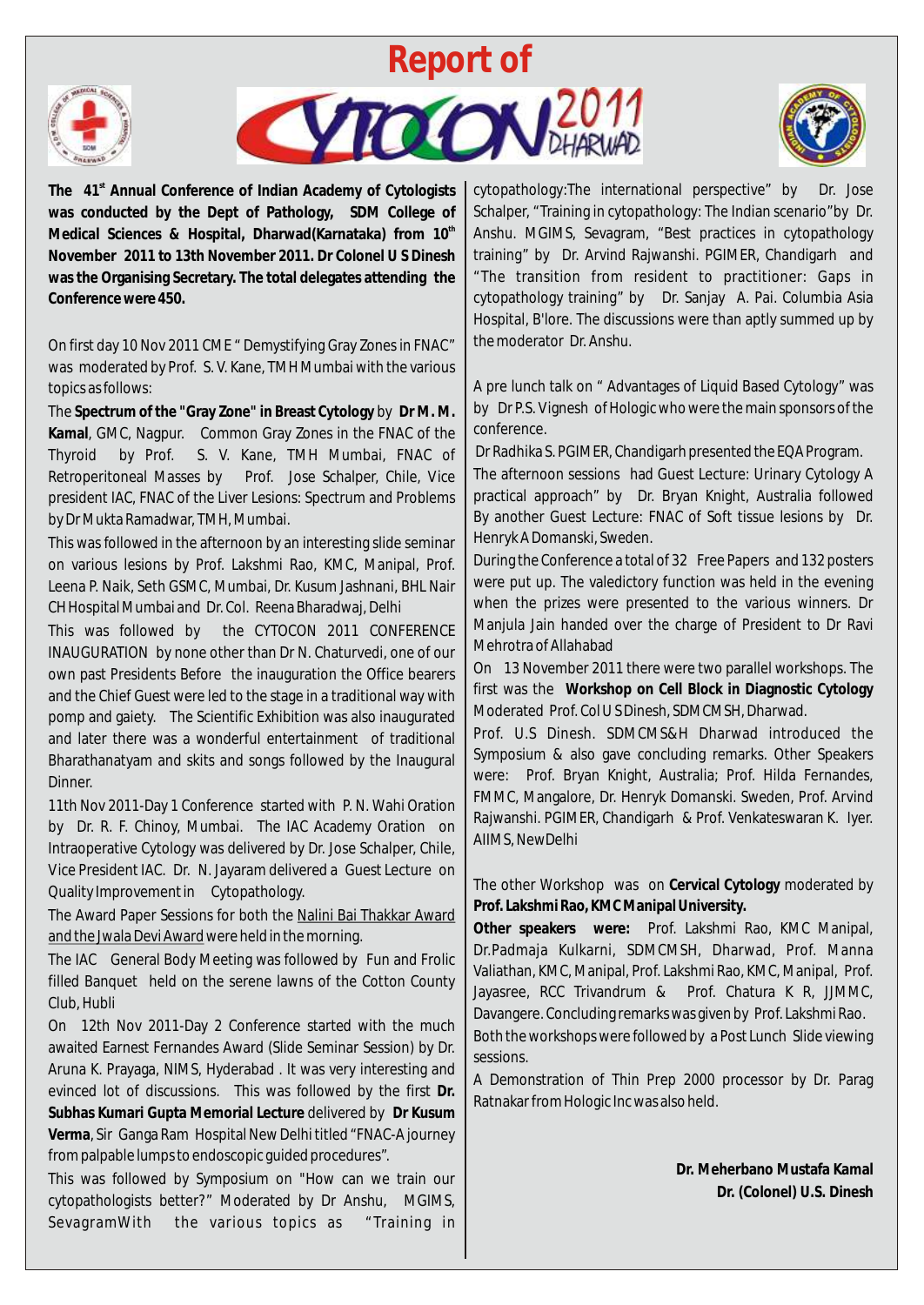





IAC President Dr. Manjula Jain Inaugurating the Workshops

Rangoli



Inauguration of Cytocon2011 and Calculation Cytocon2011 and Cytocon2011 and Cytocon2011 and Cytocon2011 and Cytocon2011





Academy Oration Award to Prof Jose Scalper of Chile. Cell Block Workshop Faculty

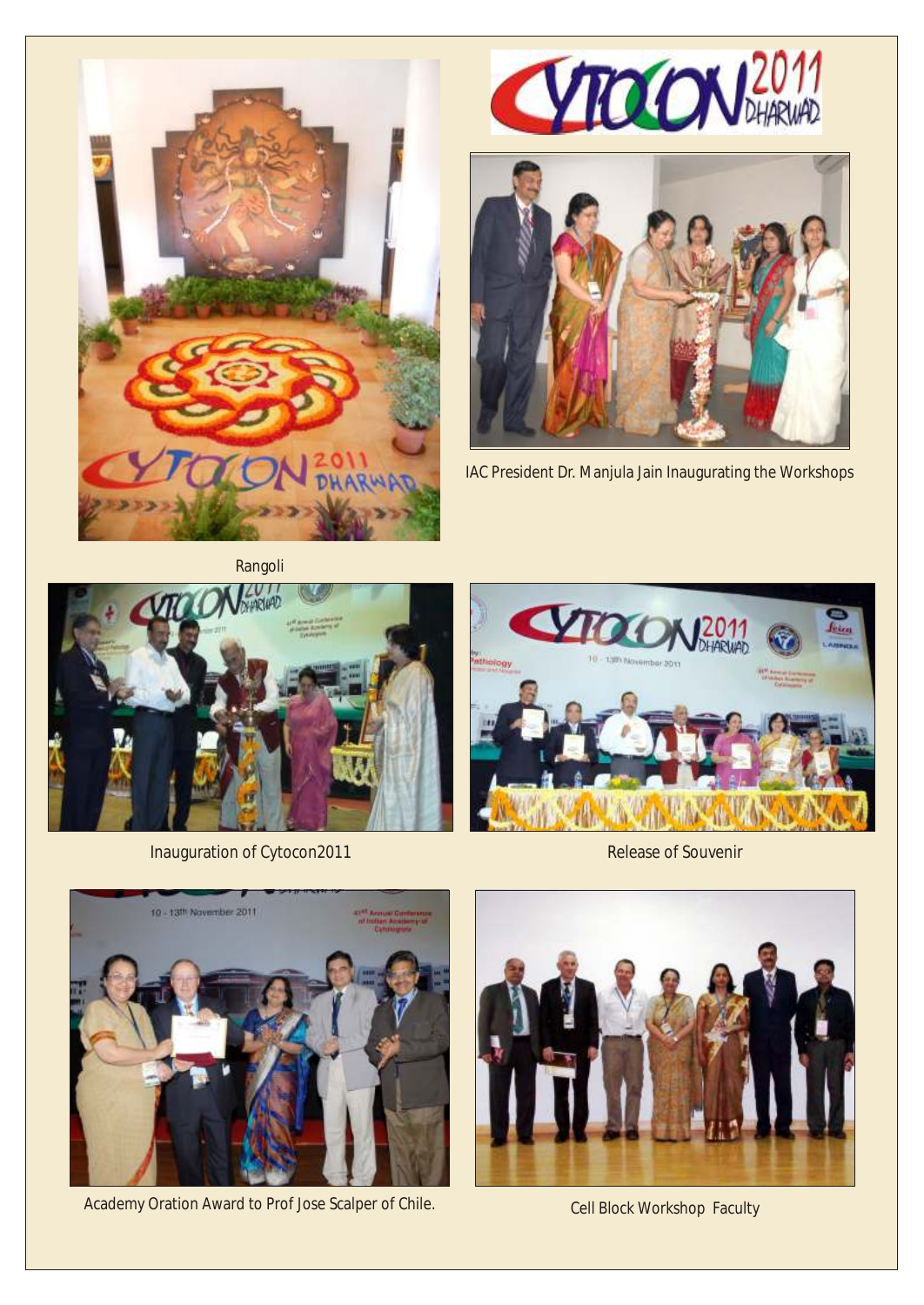









With Veterans of IAC



Generation X Enjoying Banquet



Dr. Patil & Dr. Rai Moderating Award Papers



SDM College of Medical Sciences & Hospital, Dharwad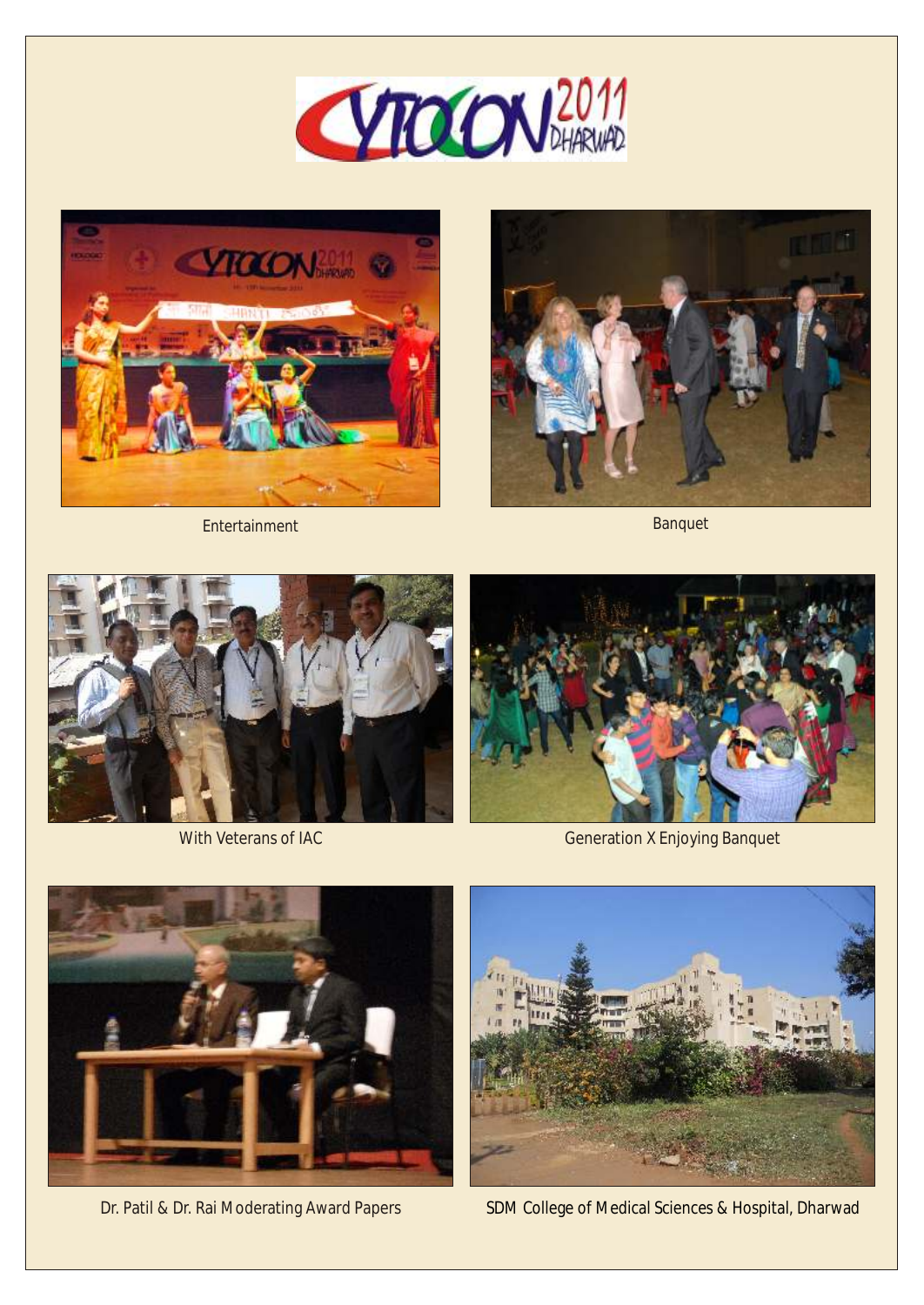| <b>CYTOCON 2012</b><br>The 42nd Annual Conference of Indian Academy of Cytologist                                                                                                                                                 |                                                                                                                                                                                                                                                                                                                                                                                                                                                                              |  |  |  |  |
|-----------------------------------------------------------------------------------------------------------------------------------------------------------------------------------------------------------------------------------|------------------------------------------------------------------------------------------------------------------------------------------------------------------------------------------------------------------------------------------------------------------------------------------------------------------------------------------------------------------------------------------------------------------------------------------------------------------------------|--|--|--|--|
| <b>DATE</b>                                                                                                                                                                                                                       | FA R<br>ANDANANAN ZOOLOGICAL<br>SCIENTHITIC PROGRAMME<br>Venue: KIMS, KIIT Campus, Bhubaneswar 30th Nov. - 3rd Dec. 2012<br><b>PROGRAMME</b>                                                                                                                                                                                                                                                                                                                                 |  |  |  |  |
| 30th November 2012, Friday                                                                                                                                                                                                        | <b>CME</b> on Pediatric Solid Tumours                                                                                                                                                                                                                                                                                                                                                                                                                                        |  |  |  |  |
| $(09.00 \text{ am} - 05.00 \text{ pm})$                                                                                                                                                                                           | Moderator: Dr. Naresh N. Rai, Kota<br>Inauguration of CYTOCON 2012 (05.30 pm)                                                                                                                                                                                                                                                                                                                                                                                                |  |  |  |  |
| 1st December 2012, Saturday<br>$(09.00$ am to $05.00$ pm)                                                                                                                                                                         | P.N. Wahi Oration: Dr. Manjula Jain, Delhi<br><b>IAC Academy Oration</b><br>Nalini Bai Thakkar award paper<br><b>Jwala Devi award paper presentations</b><br><b>Guest Lecture</b><br>Free paper and poster presentations<br>General Body Meeting (05.00 pm)                                                                                                                                                                                                                  |  |  |  |  |
| 2nd December 2012, Sunday<br>$(09.00 \text{ am} - 05.00 \text{ pm})$                                                                                                                                                              | Ernest Fernandes Slide Seminar: Dr. U.S. Dinesh, Dharwad<br>Dr. Subhas Gupta Memorial Lecture<br>Symposium "Hepatobiliary Pancreatic Lesions"<br>Moderator: Dr. Archana Deshpande, Nagpur<br>EQA Programme: Dr. S. Radhika, Chandigarh<br><b>Guest Lecture</b><br>Free paper and poster presentations<br>Veledictory Function (05.00 pm)                                                                                                                                     |  |  |  |  |
| 3rd December 2012, Monday<br>$(08.00 \text{ pm} - 04.00 \text{ pm})$                                                                                                                                                              | <b>Workshop</b> (Two Parallel Sessions)<br><b>Urine Cytology</b><br>Dr. Niranjan Rout, Cuttack.<br><b>Cervical Cytology</b><br>Dr. Subhada Kane, TMH, Mumbai                                                                                                                                                                                                                                                                                                                 |  |  |  |  |
| Organized by<br><b>ODISHA CHAPTER OF IAC</b><br>Prof. N.C. Parija<br><b>Organising Chairperson</b><br><b>Prof. Niranjan Rout</b><br><b>Organising Secretary</b><br>Prof. (Mrs) Urmila Senapati<br><b>Jt. Organising Secretary</b> | <b>REGISTRATION DETAILS:</b><br><b>CONFERENCE DELEGATE REGISTRATION FEES</b><br>Upto 31st July.<br>Upto 30th Sept.<br>Upto spot<br><b>Delegates</b><br><b>IAC Members</b><br>$3000/-$<br>$4000/-$<br>$3500/-$<br><b>Non-IAC Members</b><br>$3250/-$<br>$3750/-$<br>$4250/-$<br>P.G. students<br>$2500/-$<br>$2500/-$<br>$3000/-$<br>Associate<br>$1500/-$<br>$1500/-$<br>$2000/-$<br>\$200<br>\$300<br>\$400<br>Overseas<br>CME/Workshop Registration fee (each) - Rs.500.00 |  |  |  |  |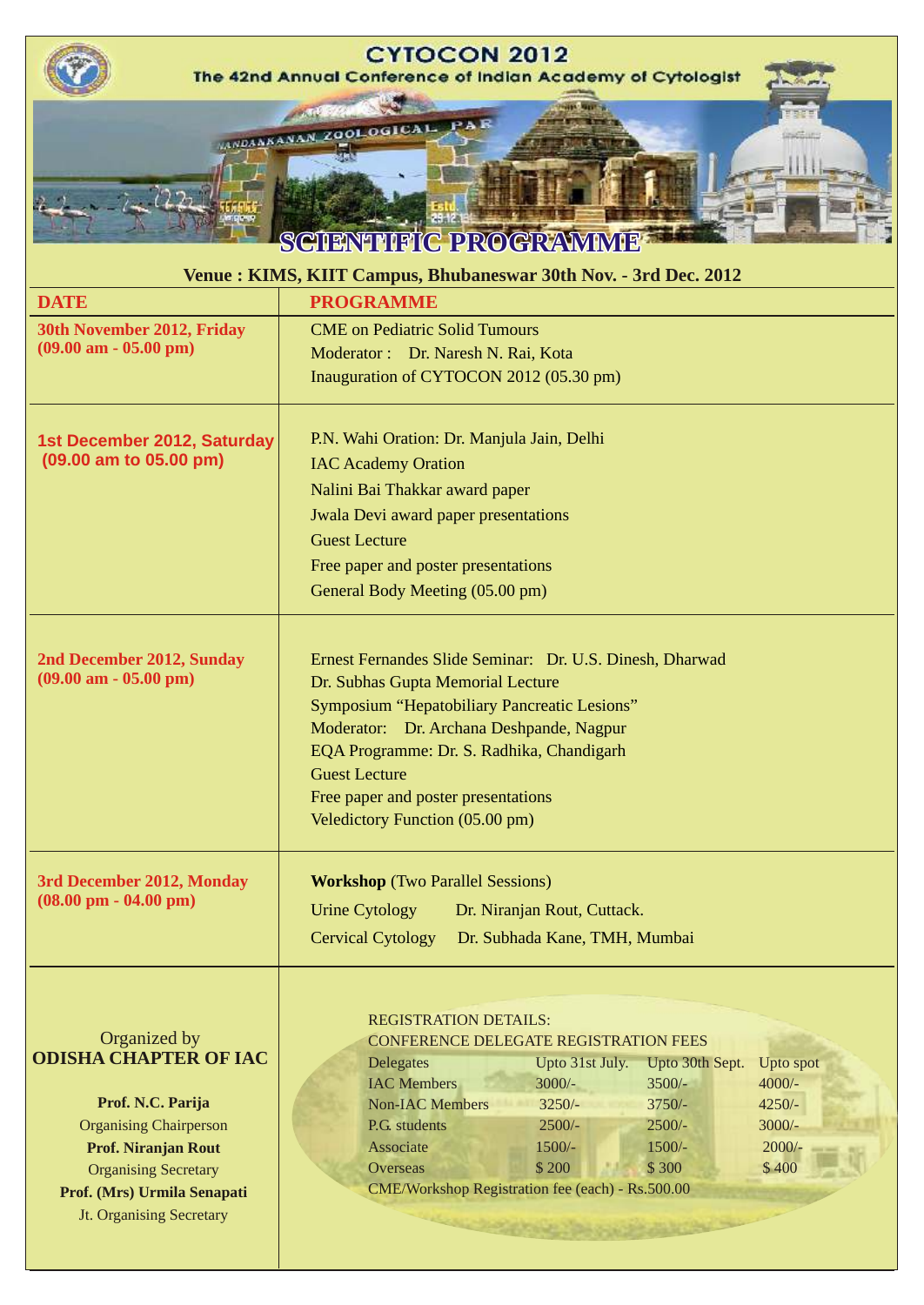## **TRIBUTARIES : News from around**

Activities in different regions as per the input received by members

## **ANDHRA PRADESH**

Dr.Asitava Mondal delivered a lecture on "INTERACTIVE DIAGNOSTIC SLIDE SEMINAR "AND HIGHLIGHTED ON "UNUSUAL TUMOURS OF PROSTATE" in AP Chapter of IAPM held at Nellore in October, 2011.

## **ASSAM**

Dr.Asitava Mondal delivered a lecture on "UTILITY OF CELL BLOCK IN BONE TUMOURS" and discussed GLASS SLIDES OF FNAC in Silchar Medical College in December,2011. **GOA**

An **International CME in Pathology (Histopathology and Cytopathology)** was organized by the Indian Academy of Cytologists, EFCS & International Academy of Cytology in Goa Medical College on 2, 3, 4, February 2012. The Faculty were Dr. Jerzy Klijanienko (France), Dr. Roberto Dina (U.K) Dr. R. Palitha (Srilanka), Dr. L. P. Kok (Netherlands), Dr. M. Boon (Netherlands), Dr. Binnur Onal (Turkey), Dr. Helen Fernandes (U.S.A), Dr. A. Malik (Australia), Dr. N.A. Jambhekar (India), Dr. Nalini Gupta (India), and Dr. Suresh Bhambhani (India). The CME was chaired and coordinated by Dr. R.G. Wiseman Pinto, Delegates from all over India, U.S.A, Canada, Australia, New-Zealand attended. Different Topics were covered. 88 Research Papers (Oral Papers and Posters) were presented. Goa Medical Council gave 10 CME Credit hours for the CME.

Dr. R.G. Wiseman Pinto has also conducted CMEs on Wilms Tumor, Hepatocellular Carcinoma, Medullary Carcinoma of Breast & Congenital PNET.A CME on Cardiac Pathology was also conducted by Dr. P.Vaideeswar (Mumbai).



**Dr. R.G.W Pinto** was invited to chair the workshop along with Dr. Colleen Wright from South Africa on Infectious Diseases at the  $36<sup>th</sup>$  European Congress of Cytology at Istanbul, Turkey on  $22<sup>nd</sup>$  September 2011.Dr. Pinto was also invited for a CME on Cancer Prevention on  $27<sup>th</sup>$  September 2011 at Piraeus, Athens, Greece & he represented India at the EFCS (European Federation of Cytology Societies) Meeting.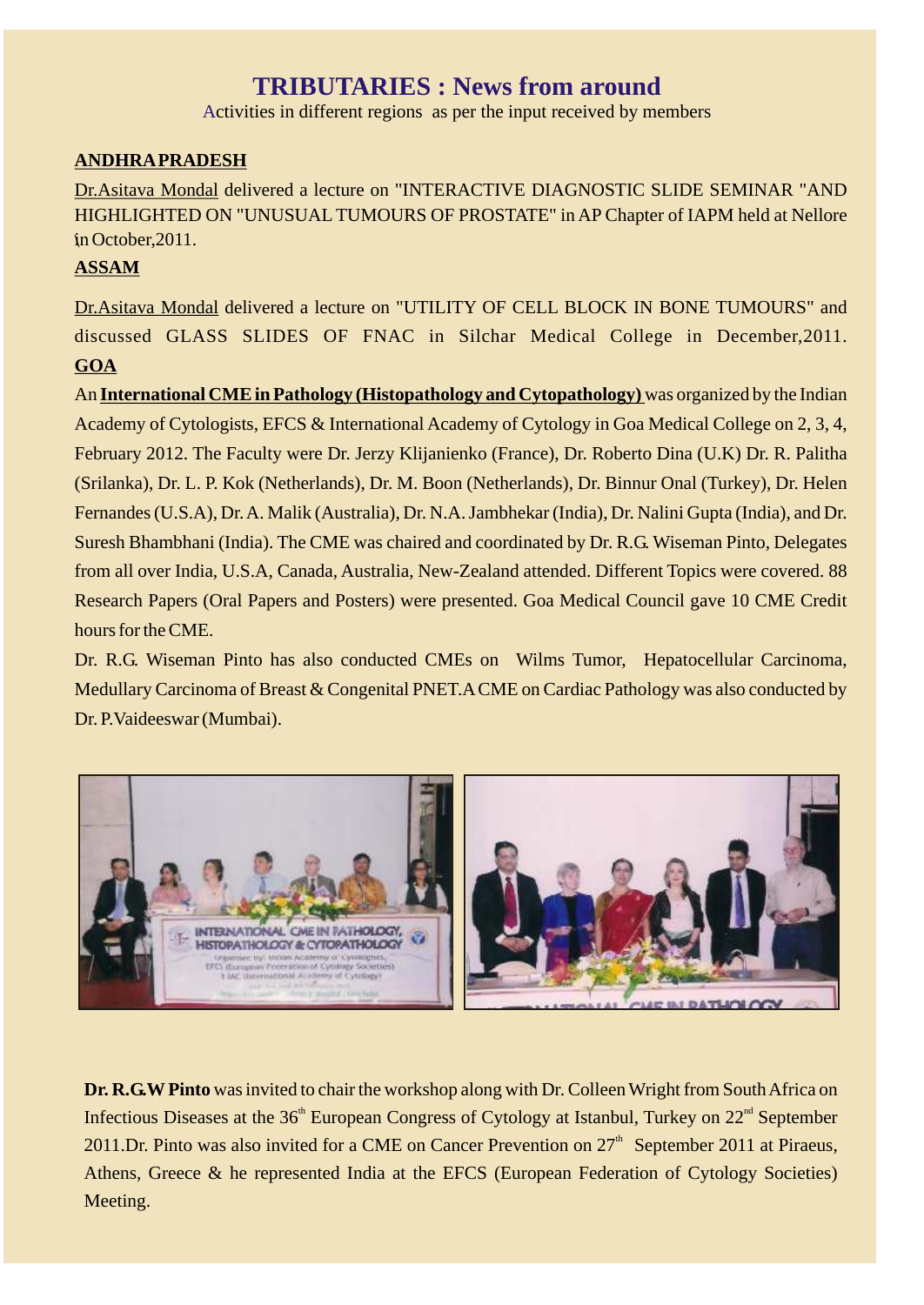





#### **RAJASTHAN**

Dr. Atul Gupta Prof. of Pathology S.N. Medical College, Agra, Presented a lecture on FNAC of .Lymphnodes in Govt. Medical College, Kota on 21st March, 2012.

#### **WEST BENGAL**

West Bengal Chapter of Indian Academy of Cytologists held a CME and Two Orations on 17th March.2012 at Medical College and Hospital , Kolkata on Carcinoma Cervix.

Brig Dr. Manoj Mohan Ray Memorial Oration was delivered by Prof. Venkateswaran K. Iyer from AIIMS, New Delhi.

Major General Dr. R G Chatterji Memorial Oration was delivered by Prof (Dr.) Urmi Chatterji from Ballygunge Science College, Calcutta University

The Scientific Program was coordinated by Dr.S.K. Sinha, Dr.Palash Kumar Mandal and Dr.Asitava Mondal.

Prof Sabitri Sanyal and Dr.Padma Lahiri were felicitated by WB Chapter of IAC for their immense contribution to development of Cytology in West Bengal. The CME was well attended.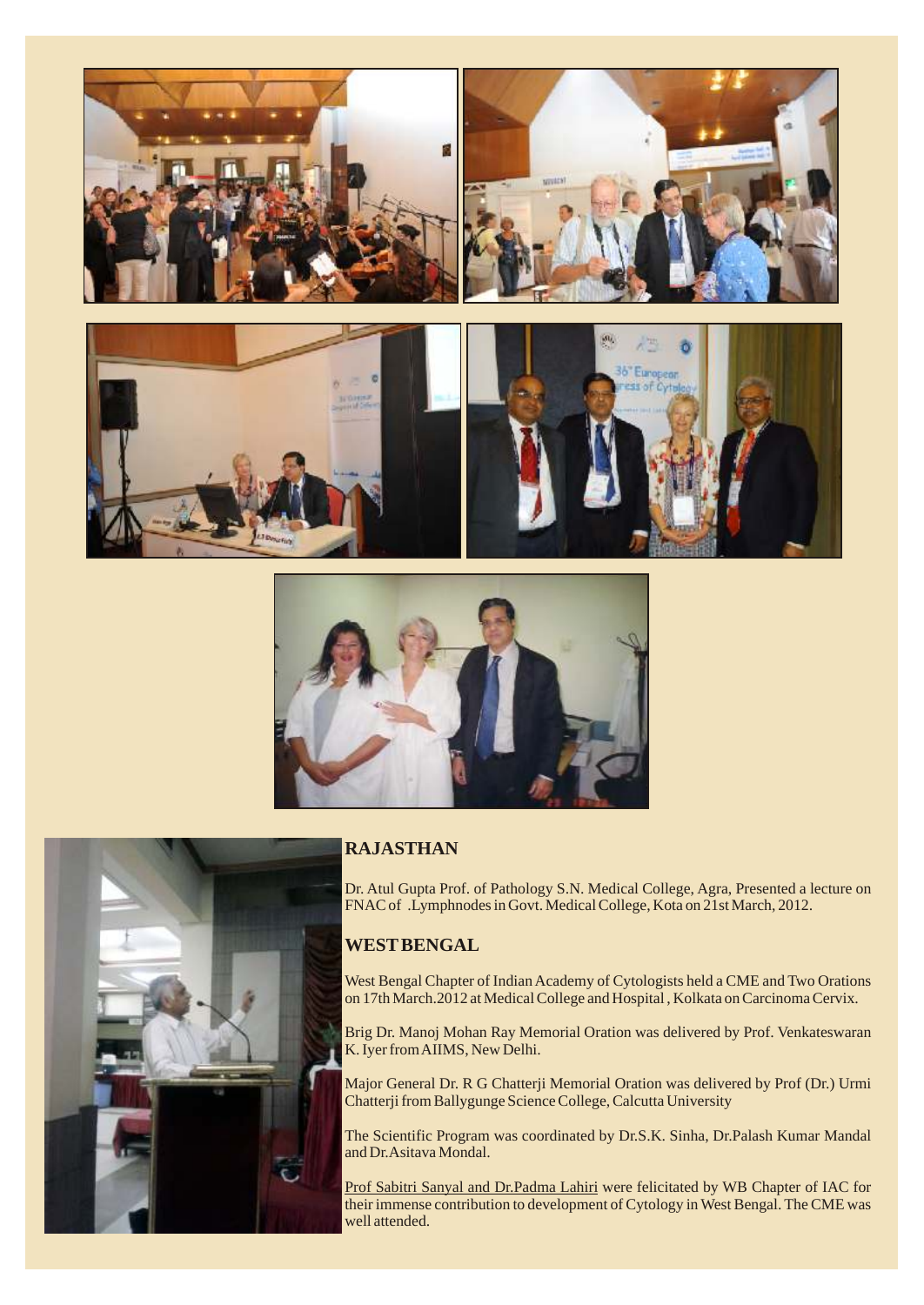## **MINUTES OF GENERAL BODY MEETING**

## **st th At 41 Annual IAC -11 November Kalaskshetra, 6 pm, S.D.M. Institute of Medical Sciences & Hospital, Dharwad.**



#### **1. Agenda No. 1**:

Dr. Sushila K gave a presentation about Late Dr. Bhaskar Reddy Sir . She highlighted his achievements, awards & his qualities . Dr. Manjula Jain President of IAC also gave opening remarks & Obituary message for Dr. Bhaskar Reddy. One minute silence was observed . **2. Agenda No. 2:**

**Minutes of last Executive Committee meeting and GBM** held at Kolkata were approved as there was no objection on any of the matters . However quite a few members reported that they did not receive the hard copy of minutes of last GBM. The Hon. Secr. made it clear that she had posted to all the members according to the latest list of members shared by Dr. Nijhawan, the editor of Journal of Cytology. Secondly, it was discussed that the Hon. Secr. should circulate a hard

copy of the **agenda of GB meeting** to all the members and also put it in the News letter . However all agreed that at the most agenda and minutes of GBM can be posted on the e-newsletter -hard copy will incur lot of postage . **Proposed by Dr. Manjula Jain & seconded by Dr. Anshu.**

#### **3. Agenda No. 3:**

**Report of Honorary Secretary:** Dr. Kamal read the Secretary Report and informed that the total membership of IAC is 1306 with 90 life associate members. She expressed & hoped that the enthusiasm of every member is not limited to attending and presenting scientific work in IAC and wished them to transform to a member with irresistible incentive to contribute to the overall growth of the academy. Few Members suggested that as the total membership of IAC has increased, the ratio of members to executive committee members should also change. In that case should we be adding one or two posts of executive committee member. The GB however supported the opinion of executive Council that at present there is no need for expanding the EC. **The report was approved and proposed by Dr. Jayaram and seconded by Dr Radhika.** 

#### **4. Agenda No. 4:**

**Report of Treasurer** : Dr. Sudha A. had sent a letter stating that due to personal reasons & unavoidable circumstances in family she will not be able to attend the EC & GB meeting & present her report. However she had sent all necessary details in the Treasurer's report. Dr. Kamal read her report & the Auditor's report dated 12.8.11 was approved by the GB. Procedure to acquire PAN No. will be done by the new incoming Treasurer Dr. Manju Kaushal. This will help to reduce the TDS from 20 % to 10 % . If need be, it will be stated that the HQ of IAC is at Delhi. The original certificate of Society Registration needs to be traced . Dr. Kamal informed that she had looked for them in the files. There are true copies of the same but original was not present. GB suggested that before taking any step she may look for it all over again. The report of the auditor & the Treasurer were approved . **Proposed by Dr. Raghuveer & seconded by Dr. S. M. Mathur.**

#### **Agenda No. 5:**

**Report of Chairman A& E Committee**: was presented by the Chairperson Dr. Arvind Rajwanshi. As decided by GB in the last meeting of 2010 at Kolkata, 6 laboratories have been deleted from the list of Accredited Laboratories , as they had not done the formalities necessary for renewal of Accreditation of their labs inspite of reminders. One fresh application was received requesting for Accreditation from Southern Railway HQ Hosp. , Dept of Pathology, Perambor, Chennai. However no request for inspection has been received after initial application .

5. Dr. Arvind Rajwanshi declared the results of Cytotechnician & Cytotechnologists Examination, which was held at Tata memorial Hosp, Mumbai & was conducted by Dr. Shubhada Kane, HOD Cytopathology Division. 5 candidates appeared in each category and 4 cleared in each of them. Mr. Jagruti Patel from Gujrat has scored 141 marks and stood first in the Cytotechnologist Exam & will be the recipient of the Sushil Malhotra Prize for the year 2011. Suvarna S Chavhan, scored highest marks in the exam for Cytotechnicians- for the year 201. Both would receive the certificate and cash prize in Cytocon 2012 at Bhubhaneshwar. **Proposed by Dr. Chaturvedi & seconded by Dr. Ravi Mehrotra.**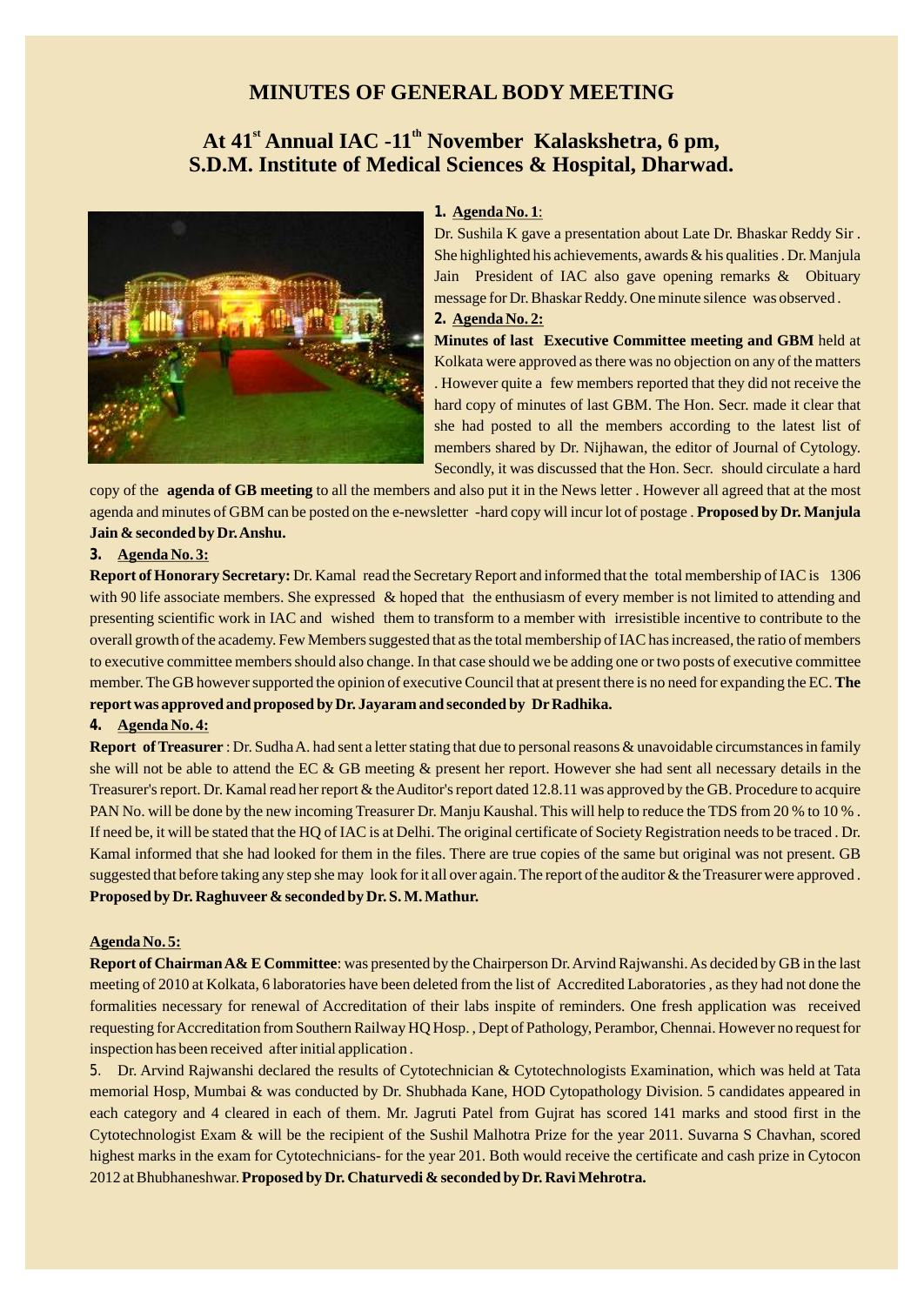

6. At this point Dr. Kamal requested that the Certificates and cash prize should be handed over in the same year. This is primarily convenient from administration point of view and also maintains the excitement & enthusiasm of the candidate. It was discussed and every one agreed that results are declared and need not be put up for **'consideration & approval ' of EC & GB.** In either situation, **the 'Results' cannot be changed .** It was discussed that the Chairman of A & E Committee can communicate the results to the Secetary who will then inform the candidates and request them to come to the conference of that very year & as a 'special case' their request for late registration in case he/she wants to register will be accepted. It was decided that this amendment has to be made in the by laws and then implemented. In that case

the GB will authorize the Chairperson of A & E Committee to communicate the results in advance to the Hon. Secretary and disburse the prize to the candidates in the conference of IAC the same year of examination .

- 7. Dr. Kamal requested that the same procedure needs to be followed for handing over **certificate & cash prize to the recipient of 'IAC Fellowship'** for the sake of administrative convenience & avoidance of confusion of year of receiving the award and handing over of award. It was decided that for this matter also amendment will have to be made in the by laws. **Proposed by Dr. Jayram & seconded by Dr. Pinto.**
- 8. Venue for next examination for Cytotechnicians & Cytotechnologist for the year 2012, it is the turn of Southern region & Dr. Rajwanshi would enquire regarding their willingness to conduct the exam or otherwise PGI Chandigarh & Govt. Medical Coll. Nagpur expressed their willingness to conduct the exam. Dr. Jayshree K agreed to conduct the examination for the Cytotecnicians & Cytotechnologists at Trivandarum in the year 2012.
- 9. Dr. Kamal put forth a proposal of increasing the 'IAC Fellowship' from one to four so that more candidates get the opportunity of getting trained in Cytopathology and they may apply for practical experience in accredited laboratories in and around their city or state. The GB agreed to the proposal of EC of increasing at least one more fellowship subject to approval by the treasurer after looking into availability of funds. There was no application for IAC Fellowship for the year 2011 and this would be carried forward for the yr 2012. So there will be 3 IAC Fellowships available in the yr 2012 and will be announced in the e-news letter March- April issue. **Proposed by Dr. Anshu & seconded by Dr. Rashmi Nichlani.**

#### **10. Agenda No. 6:**

**Report of Editor, Journal of Cytology:** Report was approved and passed. An impact factor of .333 of the JOC for year 2010 seemed to be a healthy trend and the GB appreciated The Editor Dr. Vijay Nijhawan for his continuous efforts. An amount of Rs. 7,800 incurred by the journal was passed by the GB. **Proposed by Dr. Pranab Dey & seconded by Dr. Dev Prasoon.**

#### **11. Agenda No. 7:**

**Report of Editor, News letter:** Report was presented by Dr. Naresh N. Rai. He requested that more members need to send inputs regarding cytology activities being conducted in their regions. He requested that the amount of Rs. 3,500 incurred on the last 2 issues of the news letter would be borne by him . The GB agreed to this and appreciated his gesture. **Proposed** 

**by Dr. Roshni Chinoy & seconded by Dr. Praveena Santwani.**

#### **12. Agenda No. 8:**

**Report of Chairperson, EQA Committee**: Dr. Radhika appraised the GB regarding the activities of this committee and expressed that it was from last one year or two that this quality control program has streamlined and seems to be functioning smoothly. She found it difficult to send slides twice a year to all Labs who register for quality control program. The GB unanimously agreed to send slides once a year only. It was also proposed & discussed to work out some modification in the rules of Accreditation of Labs so that participation in EQA programme is made mandatory for the Accredited Labs. It was decided that Dr. Rajwanshi & Dr. Jayram will look at the existing rules pertaining to Accreditation of labs and formulate new rules keeping in view the current needs for approval by NABL also. These may be presented next year in GBM for ratification. **Proposed by Dr. Manju Kaushal & seconded by Dr. Jayshree K.**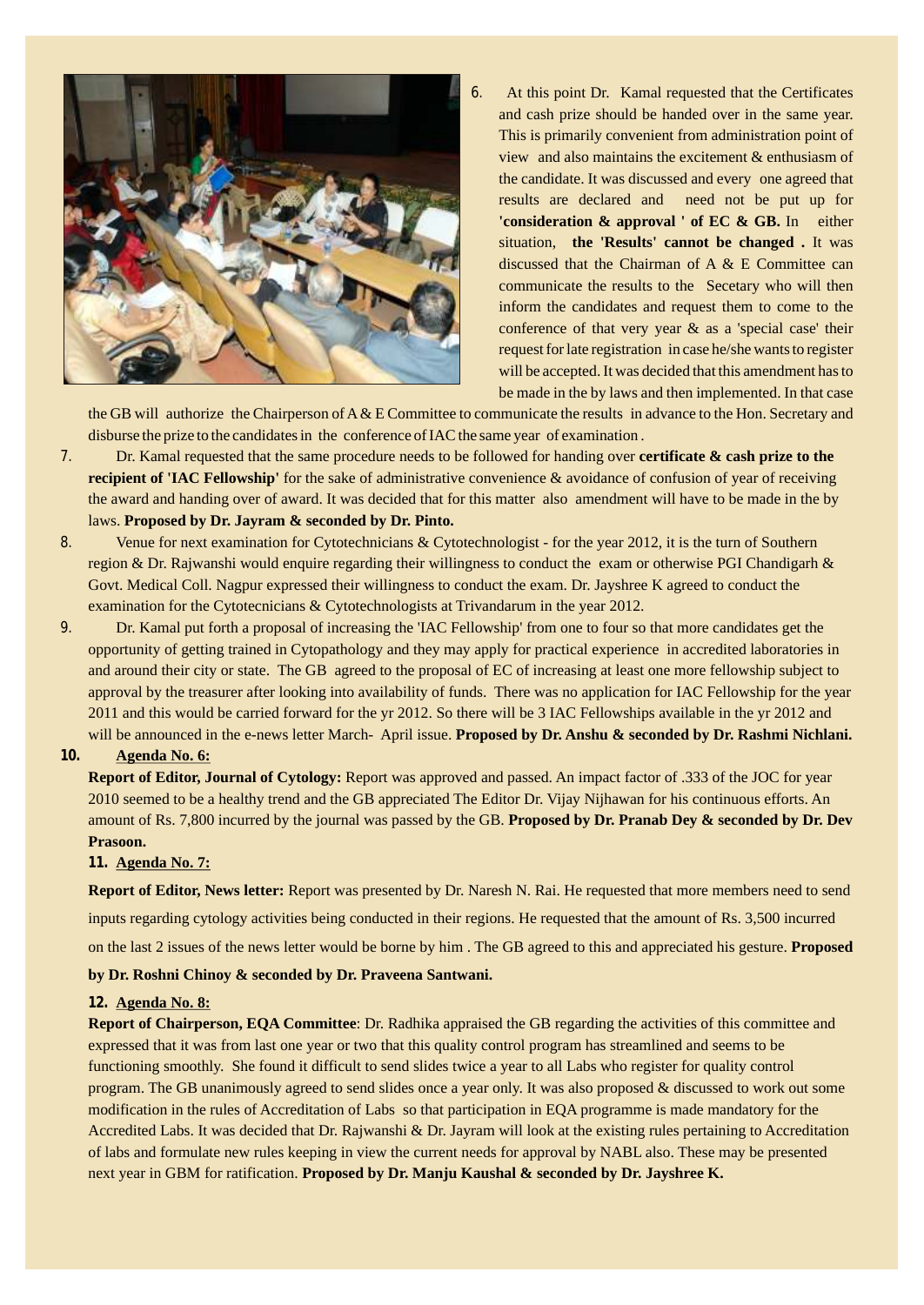#### **13. Agenda No. 9:**

**To declare the results of Election:** Nominations were invited for the posts of President Elect 2012 and for the post of Treasurer for 2012- 2014. The Honorary Secretary received two applications for the post of President Elect- Dr. Suresh Bhambani, Delhi and Dr. Satyanarayana from Karnataka. It was very generous of Dr. Satyanarayana to withdraw his application. So the President Elect for the yr 2012 will be Dr. Suresh Bhambani, ICPO Delhi. There was only one application for the post of treasurer from Dr Manju Kaushal, Ram Manohar Lohiya Hospital, Delhi, so she is elected unopposed for the post of Treasurer for the period of 2012 to 2014.

14. In the yr 2012 one post of Executive Committee member of Dr. Nalini Gupta of PGI Chandigarh will be vacant and announced in July 2012. At the same time Nominations will also be invited for the posts of Honorary Secretary 2013-2015, News letter Editor 2013 2015 & for President Elect for year 2013. **Proposed by Dr. Jayram & seconded by Dr. Radhika.**

15. The GB agreed that Dr. A. Rajwanshi may be allowed to continue as the Chairperson of A & E Committee for another term subject to approval by GB. Similarly Dr. Radhika to continue as the Chairperson of EQA Programme ,the reason being that the EQA programme is just at the stage of getting streamlined, subject to approval by GB. **Proposed by Dr. Rajeev Saxena & seconded by Dr. Anshu.**

#### **16. Agenda No. 10:**

**To Elect/Nominate Indian Editor of Acta Cytologica 2011- 13**. The committee comprising of Dr. Rajwanshi, the President & the honorary Secretary ( as ratified in the last GBM at Kolkata) framed / laid down the following criteria for this nomination. 1) The 'Indian Editor Acta Cytologica' should be a life member of IAC for at least 15 years. 2)Should have high academic achievements. 3) Must have experience in Cytopathology in a senior position for at least 15 years. 4) Must have good number of publications in Indexed Journals of which at least 3 should be as first author. Following are **optional criteria**  5) Must have been the Editor of Journal of Cytology or equivalent. 6) Member of the Editorial board of at least Journal of Cytology or equivalent and functioned as a reviewer for an indexed journal.7) Authored / Edited a book or contributed chapter in any of the books of Cytology / Pathology, published by standard publisher. Those desirous of becoming The 'Indian Editor Acta Cytologica' and fulfilling the above criteria can apply to the Honorary Secretary. The names will be put forth in the next EC & GBM for approval. Until then Dr. Rajwanshi be allowed to continue on this post. **Proposed by Dr. Naresh N. Rai and seconded by Dr. Rajwanshi.**

#### **17. Agenda No. 11:**

**Confirmation of venues for 3 subsequent conferences :** The venue for the IAC conference for the year 2012 is Bhubhaneshwar, for year 2013 is JIPMER, Pondicherry & for year 2014 is Kota, Rajasthan. There were on spot requests from Lucknow and Dehradoon to hold IAC Conference in the years 2015 & 2016. They were requested to send formal letters to the Honorary Secretary. **Proposed by Dr. Satyanarayana and seconded by Dr. Siddharaju.**

#### **18. Agenda No. 12:**

**Confirmation of recipients of Dr. P. N. Wahi Oration:** Confirmation of recipients of P. N. Wahi Oration: 2012 is Dr.Manjula Jain, 2013 is Shyama Jain. 2014 is Dr. Satyanarayana. Names of Dr. Radhika & Dr. Monisha Chowdhary were also proposed. However the GB was of the opinion that only active members and members attending GBM regularly may be included in this list . **Proposed by Dr. Mukta Pai and seconded by Dr. Vijay Nijhawan.**

#### **19. Agenda No. 13:**

**Ernest Fernandes Award :** As per minutes of last GBM held at Kolkata Dr.Kamal was to present this Slide Seminar under the EF Award . However due to personal reasons she requested for an exchange of year with anyone willing for it. After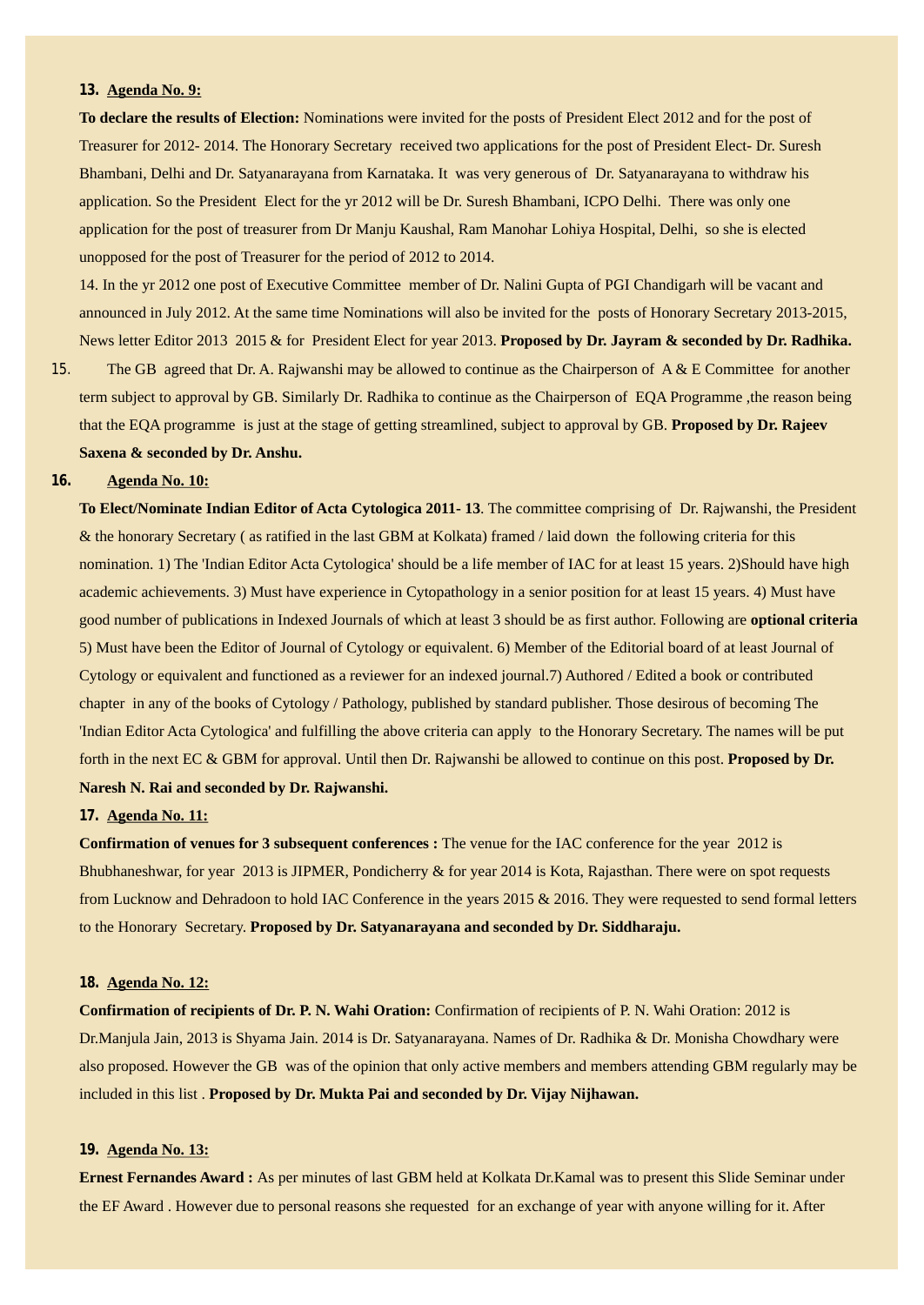

personal communication with Dr. A Sudha & Dr. U. Dinesh it was decided that the new sequence will be as follows: Year 2012 EF award will be for Dr. U. Dinesh, 2013 is Dr. Nijhawan , year 2014 is Dr. Kamal, 2015 Dr. Naresh N. Rai, 2016 Dr. A Sudha . Dr Ravi Mehrotra, Dr. P. Dey, Dr. Nichlani were enlisted for forthcoming years. It was again discussed and all GB members were of the opinion that minimum criteria for this award should be laid down and as of now the criteria are that the recipient of EF Award has to complete 3 yrs as Excutive Committee member or equivalent post and should be attending

GBM regularly. **Proposed by Dr. Ketaki Shah and seconded by Dr. S. V. Kane.**

#### **Agenda No. 14:**

#### **To discuss topics of CME, Symposium and Workshop for the next conference at Bhubhaneshwar.**

A CME on "Paediatric Tumors" for year 2012 had already been approved by last GBM at Kolkata. This CME will be conducted by Dr. Naresh N. Rai.

The Honorary. Secretary . received application along with a detail plan from Dr. Meena Pangarkar , Associate Professor, GMC, Nagpur for "Pulmonary Cytology". Another application along with a detail plan was sent by Dr. Rasika Gadkari, Associate Prof. GMC, Ambajogai on "Cytology of Non Neoplastic lesions of Head & Neck". Dr Archana Deshpande, Associate Prof. IGMC, Nagpur also sent an application with plan for the topic "Cytology of Hepatobiliary & Pancreatic System". The EC was of the opinion that the last topic has not been covered in the last many years and can be taken up for Symposium on day second of conference and this was ratified by the GBM.

Dr. Shubhada kane, HOD of Cytopathology Division , TATA memorial Hosp, Mumbai, proposed several topics for Workshop and had stressed on "Immunocytochemistry on FNAC & Cytology Smears in general". However the EC felt the need of conducting a workshop on Gynec Cytology every year and since there was no bid from any other member , their first topic of Gynec Cytology was approved and this was also ratified by the GB. It was approved that another workshop would be on "Urine Cytology" and the local organizers will decide regarding the Convener and details of topics etc. Dr. Kamal made it very clear that last minute requests and applications for bidding for CME, Symposia & Workshops will not be entertained henceforth. The EC & GB agreed that **well prepared complete proposals with topics and speakers** should reach the Hon. Secretary 2 months before the EC meeting so that this can be circulated amongst the members of EC and their final opinion will be taken at the time of EC meeting & further ratified in GBM. And topics for at least 3 consecutive years should be ready. **Proposed by Dr. Jayram and seconded by Dr. K Suseela.**

#### **Agenda No. 15:**

#### **Suggestions regarding foreign faculties for next conference.**

It was decided to enquire from Dr. Pinto- the Chairperson for Foreign Affairs- whether he has talked to any foreign faculty during the last European Congress. **Proposed by Dr. C. V. Raghuveer and seconded by Dr. N. K .Chaturvedi Agenda No. 16:**

#### **Bid for International Conference for the year 2016**

Till 2016 the International Conferences have been booked. It was discussed at length that if IAC is interested in holding the next International Cytology Congress then the most preferred venue would be Delhi. And it would be required to hire an event managing agency who would write a detailed proposal for bidding the congress in the standard format required by International Academy of Cytologists. Our IAC members stationed at Delhi were requested to form a committee and do further planning if they are willing to hold this Congress at Delhi.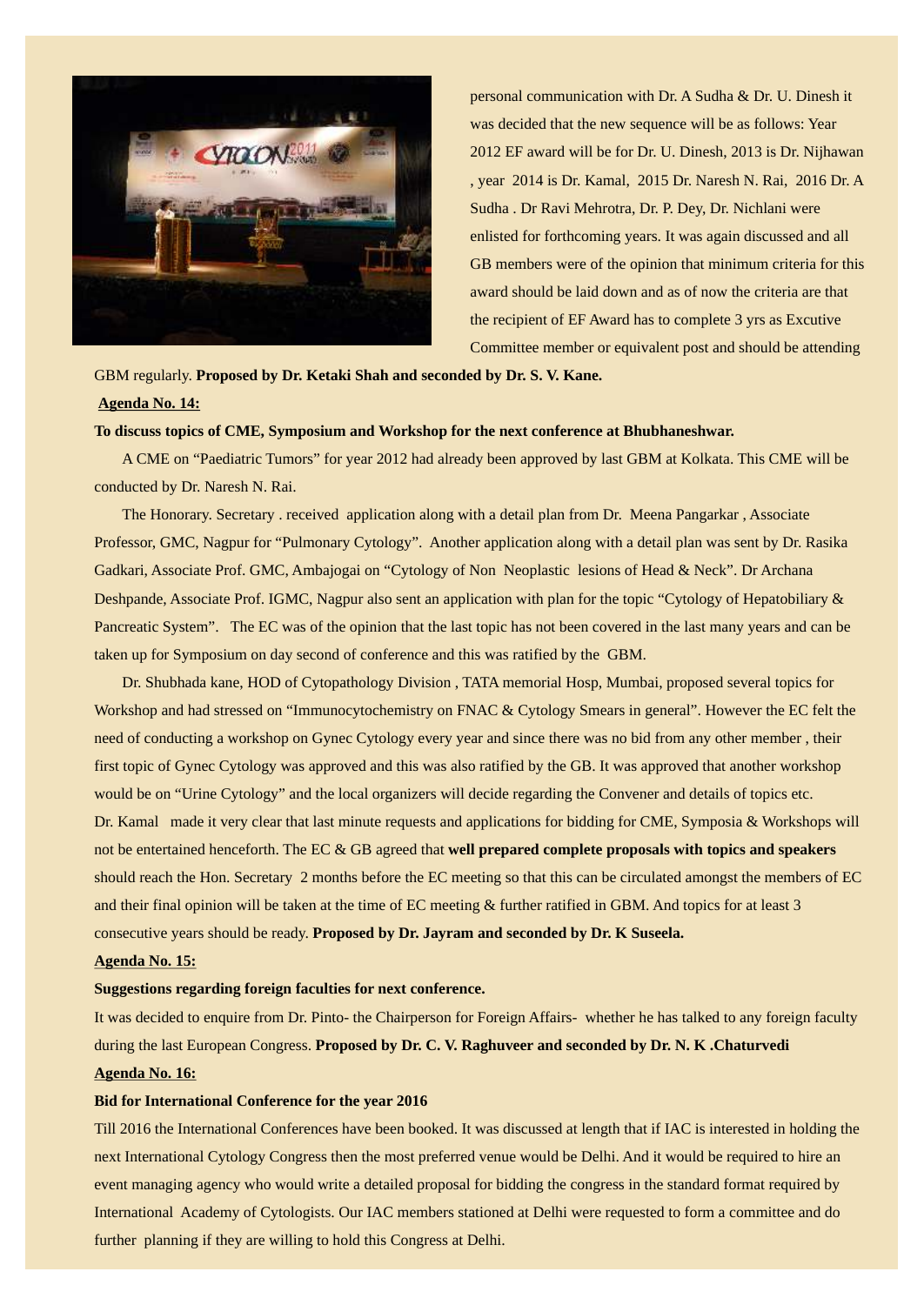#### **Agenda No. 17:**

#### **Any other matter with the permission of the President.**

1. Dr. Rajat Mukherjee had sent a mail saying that they are facing difficulty in getting registration of State Chapter of Kolkata because the name should not start with 'Indian…'. It was discussed that as of now there is no FIXED name that IAC wants to give to its State Chapters. Therefore everybody suggested that he should try the other way round 'State Chapter of Kokata IAC' or any other name that will make their registration possible.

There was a proposal to start Karnataka Chapter of the IAC . A letter to this effect was submitted to the Secretary with names of IAC members who shall be on their executive council and was signed by Dr. Mukta Pai, Dr. U Dinesh, Dr. N. Jayaram & Dr.Lakshmi Rao. In principle it was approved earlier also that State Chapters may be started and that they should submit an undertaking to IAC Secretary, the form of which is available at the IAC site cytoindia.com. It was decided that as soon as the undertaking is submitted they can start their state chapter. **Proposed by Dr. Jayram and seconded by Dr. Manjula Jain.**

> *Dr. Meherbano Mustafa Kamal. MD. PhD. Hon. Secretary, Indian Academy of Cytologists,*

#### **AWARDS FOR FREE PAPER PRESENTATION**

#### · **Post Graduates:**

| <b>First Prize</b>   | : Dr. Shruthi B, SDMCMSH, Dharwad  |
|----------------------|------------------------------------|
| <b>Second Prize:</b> | Dr. Poojan Agarwal, PGIMER,        |
|                      | Dr. Ram Manohar Lohia Hospital,    |
|                      | New Delhi.                         |
| Third Prize          | : Dr. Sachin Ramesh Chaudhari Seth |
|                      | GS Medical College, Mumbai         |

#### · **Cytotechnologists:**

|           | <b>First Prize</b>  | : Mr. Santhosh Joseph,                   |
|-----------|---------------------|------------------------------------------|
|           |                     | Dept of Cytopathology, TMH               |
|           | Second Prize        | : Mrs. Deshpande Dhanshri A, Nargis Dutt |
|           |                     | Memorial Cancer Hospital, Barshi         |
| $\bullet$ | <b>Consultants:</b> |                                          |
|           | <b>First Prize</b>  | : Dr. Pampa Ch Toi, JIPMER,              |

Second Prize : Dr. Radhika Srinivasan, PGI, Chandigarh

#### **POSTER PRESENTATION**

| $\bullet$ | <b>Post Graduates:</b> |  |                                         |
|-----------|------------------------|--|-----------------------------------------|
|           | <b>First Prize</b>     |  | : Dr. Vasavi B, SDUMC, Kolar            |
|           | Second Prize           |  | : Dr. Rizwan Javed, SDMUC, Kolar        |
|           | Third Prize            |  | : Dr. Krithika Prasad, SDMCMSH, Dharwad |

### **I.A.C. FELLOWSHIP FOR 2012**

IAC announces 2 Fellowships for the year 2012 for IAC members. Apply to Honorary Secretary, Indiian Academy of Cytology. You will have to do 1 month training at a I.A.C. accredited Laboratory. Take consent from the Incharge of the Lab./Head of Department.

#### **ANNOUNCEMENT**

**DVD's on Recent Advances in Pathology** produced & edited by Dr. R.G. Wiseman Pinto will be released at CYTOCON 2012, Bhubaneshwar. These will contain articles written by eminent Pathologists from India and Abroad. You can get free copies at CYTOCON 2012. Contact Dr. Pinto on M.09422641170 E-Mail: wisemanpinto@gmail.com.

> **Awardees for the year 2012**

**IAC Oration Award: Dr. Vinod Shidham,** MD, FRCPath, **FIAC** 

Director of Cytopathology, Wayne State University .

**Dr PN Wahi Academy Oration:** Dr. Manjula Jain, New Delhi

**Ernest Fernandes Award:** Col. (Dr.) U. S. Dinesh, Dharwar

**Dr. Subhash Kumari Gupta memorial Lecture :** Dr Padam K. Agarwal, Lucknow.

**Nalini Bai Thakkar Award:**  Dr. Prabhu M, JIPMER, Pondicherry for 2011

**Jwala Devi Award:**  Mrs. Swati Dighe, Tata Memorial Hospital, Mumbai

**Sushil Malhotra Award or Cytotechnologists** Mr. Jagruti Patel -Gujrat for 2011 for scoring highest marks in Cytotechnologist Examination.

**Bhasker Reddy Award for Cytotechnicians:**  Suvarna S Chavhan, Delhi for the year 2011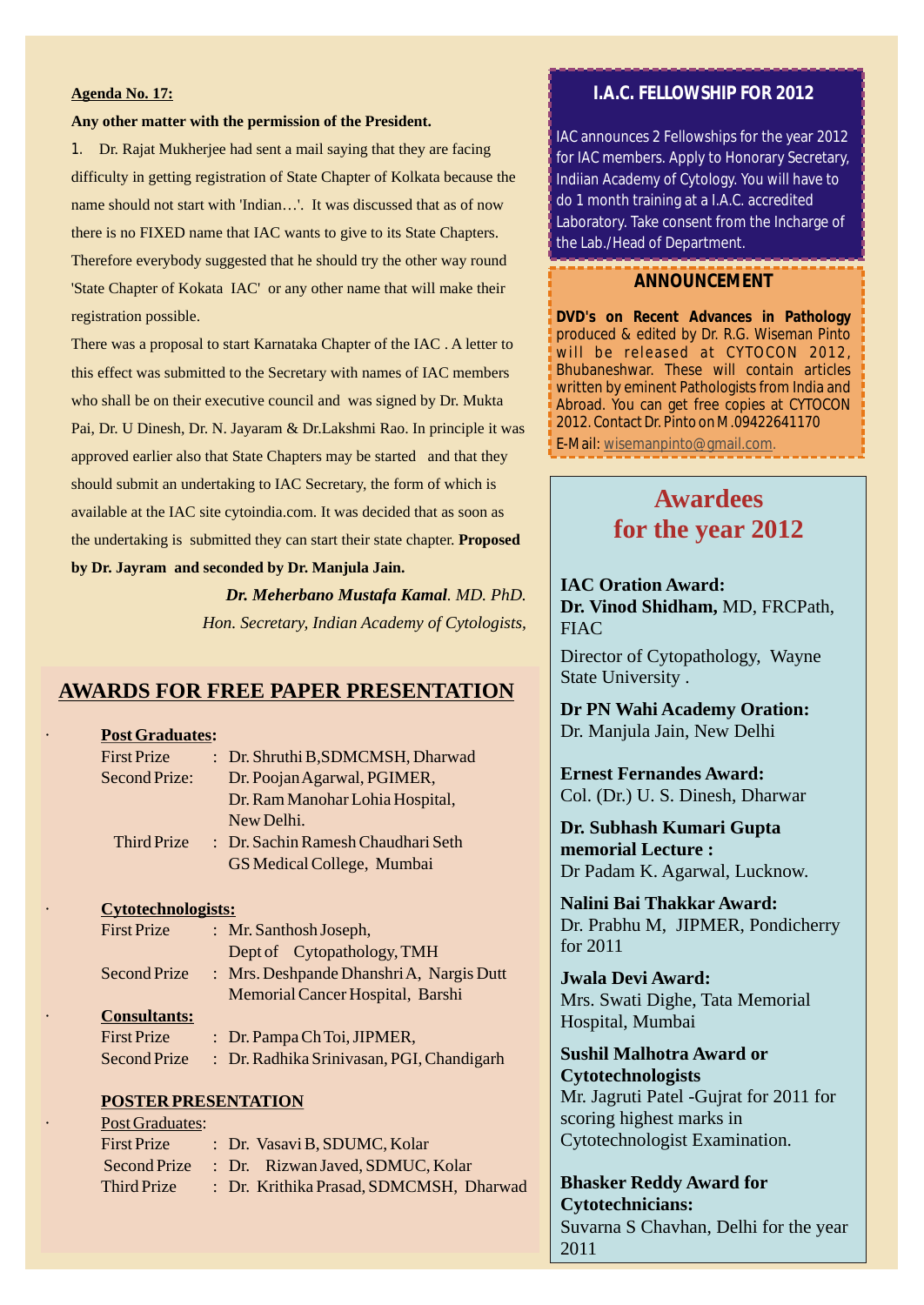## *OUR IAC*

*IAC Kal Aaj Aur Kal*: Send your inputs regarding History, interesting or inspiring anecdotes from your memory- from any of conference you have attended in past. In Words or in pictures.



CYTOCON AT JAMNAGAR Dr. R. G. Wiseman Pinto & Dr. Nirag Jhale



CYTOCON AT JAMNAGAR Dr. R. G. Wiseman Pinto & Dr. P Santwani

*IAC Archives :* Nothing scientific about it. Send interesting photographs from your paper albums or digital file. Reminiscences of past IAC conferences. From the venue or around.





**CYTOCON 2011 DHARWAD** A visit to SD Dental College, Dharwad revealed, surprising facts. This is the only non-US Dental College in the world applying for accreditation to American Dental College accreditation agency. Beside a building with beautiful landscape, the college also boasts of very good faculty & state of art facilities. The college also has a Guinness Award for tallest Cactus



Published by : Indian Academy of Cytologists, Edited by : Dr. Naresh N. Rai, Designed by : Indu Kant Dadhich-Rekhankan, Kota Digital Contribution by : Dr. R.G.W. Pinto, Dr. U. S. Dinesh & Dr. Rajeev Saxena, Dr. Naresh N. Rai.